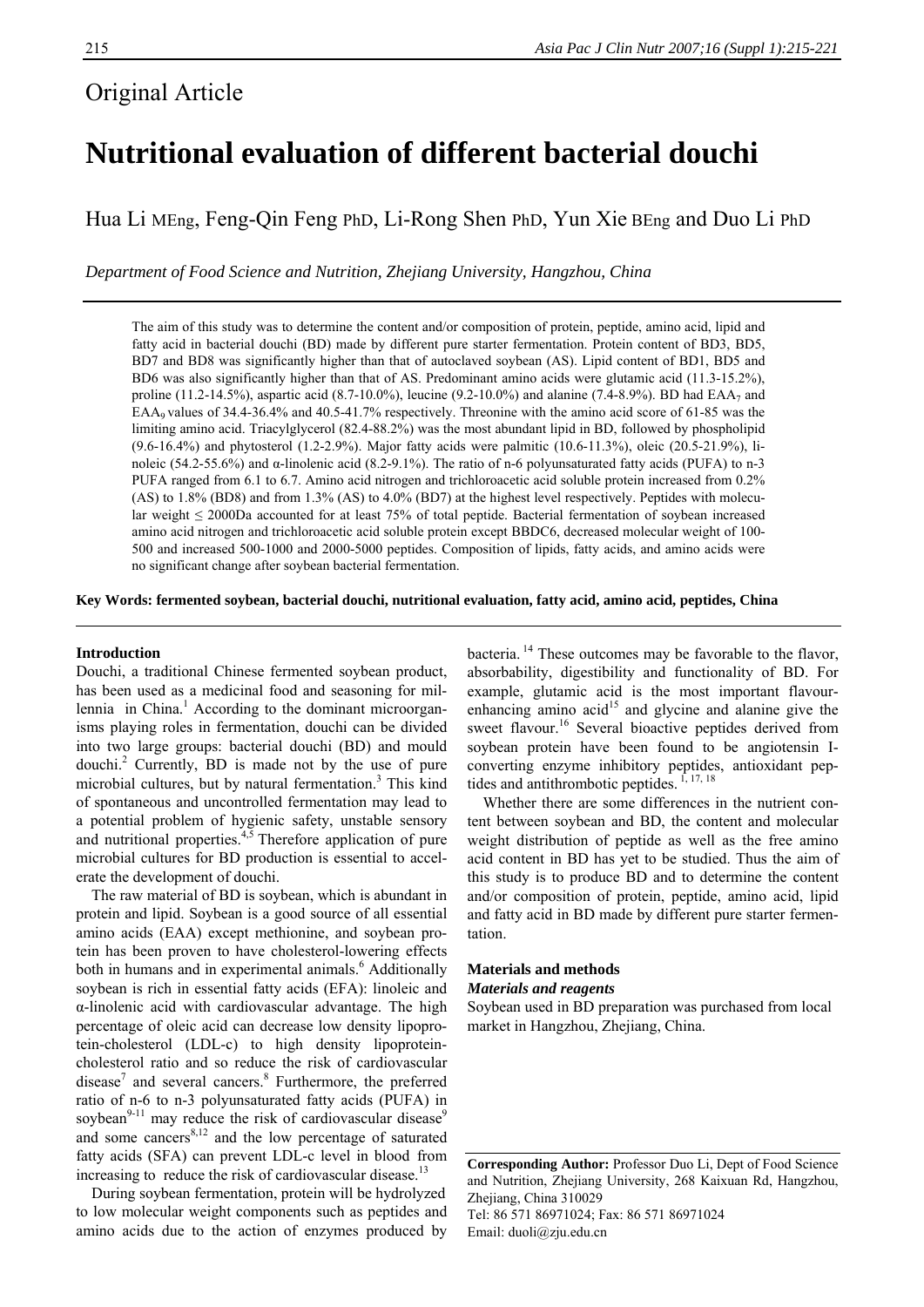Acetonitrile and n-hexane were chromatographic grade, all the other chemicals were analytical grade. Water used in all experiments except the preparation of BD was doubly-distilled and deionised. The fatty acid methyl ester standard, the amino acid standard and the peptide standard were purchased from Nu-Chek-Prep, Elysian, MN, BDH Ltd., Poole, Dorset, U.K. and Sigma-Aldrich Trading Co. Ltd., Shanghai, China, respectively. Six types of bacteria, namely BBDC1, BBDC2, BBDC3, BBDC4, BBDC5 and BBDC6, were isolated and purified from Babao douchi, a typical BD made in Linyi, Shandong, China and determined as *Bacillus subtilis* and *Bacillus licheniformis* by 16s rDNA identification.

## *Preparation of bacterial douchi*

Soybean was rinsed and mixed with tap water  $(1:3, w/v)$ , then soaked at 12℃ for 11h followed by being autoclaved at 121℃ for 40min after decanting the water. The suspensions of bacteria ( $10<sup>7</sup>$ cfu/mL) were inoculated to the autoclaved soybean (AS) in sterile petri dishes according to the ratio of  $1\%$  (v/w). Then AS containing inoculums were incubated at 37℃ for 48h, subsequently at 50℃ for 7 d in incubator. BD1 to BD8 bacterial douchi were obtained by fermentation of AS with BBDC1, BBDC2, BBDC3, BBDC4, BBDC5, BBDC6, BBDC3+BBDC4 and BBDC1+BBDC3, respectively. AS and resulting douchi were dried at 40℃ under vacuum and milled to pass through 60 mesh screen, then was kept in tightly sealed containers at -20℃ until used.

## *Analysis of protein, amino acid nitrogen (AAN) and trichloroacetic acid soluble Protein (TCASP)*

Protein content was determined by the microKjeldahl method and the factor 5.71 was used to convert the nitrogen value to protein. AAN was determined by formol titration. Five grams sample was added to 100mL water and stirred in 75℃ water bath for half an hour, then made up to scale by water in 200mL volumetric flask. Forty milliliter water extract was mixed with 60mL water and then was titrated to pH 8.2 with 0.05M sodium hydroxide. After adding 10 mL formalin solution (20%, v/v), titration was continued to obtain pH 9.2 with 0.05M sodium hydroxide. TCASP was based on a fraction prepared by adding 40mL of aqueous solution of 30% (w/v) TCA to 40mL water extract followed by keeping the mixture at room temperature for half an hour. This was then centrifuged at 3000rpm for 20min. Aliquots from the fraction was then analyzed by the micro-Kjeldahl method. The factor 5.71 was used to convert the nitrogen value to protein.

## **Analysis of amino acid and peptide**

#### *Sample preparation for analysis of amino acid*

About 30 mg of each sample placed in 5mL ampoule was hydrolysed with 5mL 6 M hydrochloric acid under vacuum at 150℃ for 1.5 h. After hydrolysis, 50μL hydrolyzed sample solution was placed into 0.5mL eppendorf tube and the solvent was completely removed at 40℃ by vacuum drying. Then 50μL ethanol: water: triethylamine (2:2:1, v/v) was added and the sample was dried again. The residue was dissolved in 100μL phenylisothiocyanate : ethanol : water : triethylamine  $(1:7:1:1, v/v)$  by

ultrasound and stood at room temperature for 30 min for derivatization . Excess reagent was removed at 40℃ by vacuum drying. Derivatized sample was dissolved in 500μL 0.005M disodium hydrogen phosphate (pH7.4, adjusted by phosphoric acid: acetonitrile, 95: 5, v/v) and centrifuged at 10000rpm for 20min. The supernatant was filtered with 0.45μm membrane.

## *Sample preparation for analysis of peptide*

About 1g sample was added into 25mL volumetric flask and well shaken with mobile phase, then made up to scale by mobile phase and filtered through 0.45 μm membrane.

#### *Apparatus and condition for HPLC*

Amino acid and peptides were analyzed using a Waters 2695 separations module HPLC system equipped with two pumps, an in-line degasser, an auto-sampler and a Waters 2996 photodiode array detector (Waters Corp., Milford, MA, USA). Equipment controls, peak identification and integration were performed by Empower Pro software. Separation of amino acid and peptide were carried out on a Kromasil C18 column (5μm 4.6mm×250mm) (Elite Analytical Instruments Co., Ltd., Dalian, China) and TSK-GEL G2500PW×L (7.8×300mm) (Tosoh Corp., Tokyo Japan ), respectively.

The injection volume for amino acid and peptide analysis both were 10μL, while the solvent flow rate, column temperature and detector wavelength were 1.0 and 0.5mL/min, 38℃ and room temperature, 254 and 214nm, respectively. The mobile phase for amino acid analysis consisted of (A) 0.1M sodium acetate: acetonitrile (97:3,  $v/v$ ) and (B) acetonitrile: water (4:1,  $v/v$ ). The solvent linear gradient was as follows: 0 min, 100% A; 13min, 93%A-7%B; 23min, 77%A-23%B; 29min, 65%A-35%B; 35min, 60%A-40%B; from 40min to 45min, 100%B; from 47min to 50min, 100%A. The mobile phase for peptide analysis was acetonitrile: water: Triflouroacetic acid  $(45:55:0.1, v/v/v)$ .

Amino acids were identified by comparing the retention times with standard mixture of amino acids running by the same method. The percent composition of amino acid was expressed as the ratio of individual peak area to total definable peak area. Calibration curve of molecular weight (MW) of peptide was gained by running five peptide standards (MW189, 451, 1450, 6500, 12400Da) at the same condition. The area under the curve was determined in four segments (5000–2000Da, 2000–1000Da, 1000–500Da and 500-100Da) and was expressed as the percentage of the total area of four segments.

## **Analysis of lipid and fatty acid**  *Sample preparation*

Lipid was extracted from about 1g sample with 10mL chloroform:methanol (C:M, 2:1, v/v) containing 10mg/L butylhydroxytoluene at room temperature for 24h, then the mixture was filtered into a separatory funnel. About 5 mL 0.9% sodium chloride was used to rinse the funnel. Subsequently, the sample was shaken well and left to stand until demixing. The lower phase was then evaporated and made up to scale by chloroform in a 10mL volumetric flask. Then for lipid content determination, 1mL sample was added to a tube with constant weight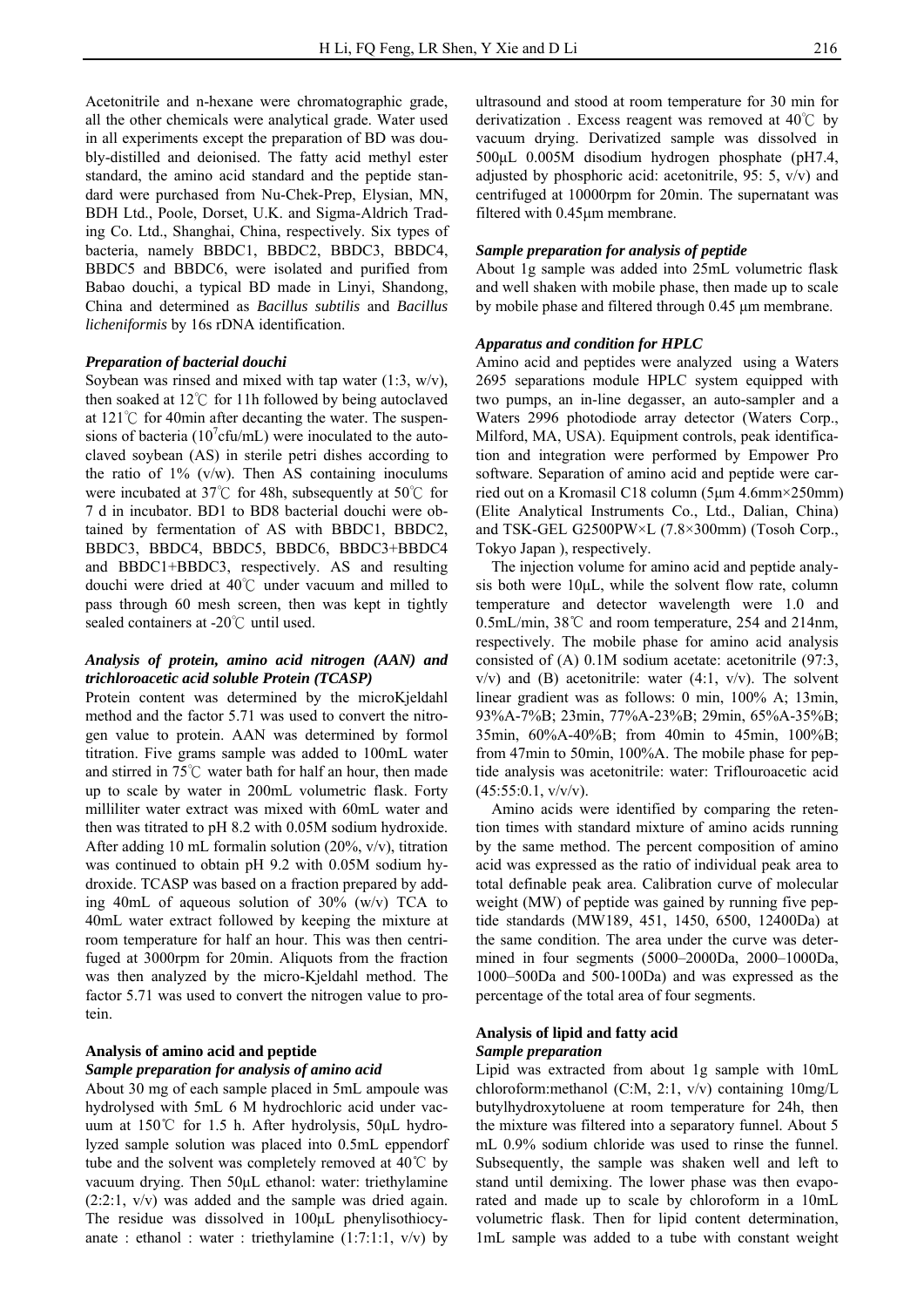|                  | Protein content             | Amino acid nitrogen         | TCA soluble protein        |
|------------------|-----------------------------|-----------------------------|----------------------------|
|                  | $(\%DM)$                    | (%DM)                       | (%DM)                      |
| B <sub>D</sub> 1 | $41.0 \pm 0.1$ <sup>t</sup> | $1.6 \pm 0.3^{b}$           | $3.0\pm0.3$ °              |
| BD <sub>2</sub>  | $39.6 \pm 0.0^{\text{h}}$   | $1.3 \pm 0.0$ <sup>d</sup>  | $2.2 \pm 0.3$ <sup>d</sup> |
| B <sub>D</sub> 3 | 42.5 $\pm$ 0.1 <sup>b</sup> | $1.4 \pm 0.0$ <sup>cd</sup> | $3.0\pm0.2$ °              |
| B <sub>D</sub> 4 | $40.3 \pm 0.1$ <sup>g</sup> | $1.4 \pm 0.2$ <sup>cd</sup> | $3.5 \pm 0.3^{\mathrm{b}}$ |
| B <sub>D5</sub>  | 42.0 $\pm$ 0.2 <sup>d</sup> | $1.7 \pm 0.1$ <sup>ab</sup> | $3.0\pm0.1$ <sup>c</sup>   |
| BD <sub>6</sub>  | $41.3 \pm 0.1$ <sup>e</sup> | $0.5 \pm 0.1$ <sup>e</sup>  | $0.7 \pm 0.1$ <sup>t</sup> |
| BD7              | $42.7 \pm 0.1$ <sup>a</sup> | $1.6 \pm 0.1$ bc            | $4.0 \pm 0.1$ <sup>a</sup> |
| BD <sub>8</sub>  | 42.2 $\pm$ 0.1 $\degree$    | $1.8 \pm 0.0^{\text{a}}$    | $3.4\pm0.1^{b}$            |
| AS               | 41.4 $\pm$ 0.2 <sup>e</sup> | $0.2 \pm 0.1$ <sup>t</sup>  | $1.3 \pm 0.2$ <sup>e</sup> |

**Table 1**. Protein content, amino acid nitrogen and trichloroacetic acid soluble protein of bacterial douchi and autoclaved soybean.

BD1 to BD8 represent bacterial douchi fermented by BBDC1, BBDC2, BBDC3, BBDC4, BBDC5, BBDC6, BBDC3+BBDC4 and BBDC1+BBDC3, respectively. AS=autoclaved soybean, DM=dry matter; Values are expressed as mean  $\pm$  SD, n=3. Significant difference between line means of each sample is indicated by different superscript letters (one way ANOVA,  $p$ <0.05).

**Table 2.** Amino acid composition of bacterial douchi and autoclaved soybean

| AA               | B <sub>D</sub> 1             | BD <sub>2</sub>             | BD <sub>3</sub>             | BD4                          | B <sub>D5</sub>             | B <sub>D6</sub>             | BD7                         | BD <sub>8</sub>             | $\mathbf{A}\mathbf{S}$      |
|------------------|------------------------------|-----------------------------|-----------------------------|------------------------------|-----------------------------|-----------------------------|-----------------------------|-----------------------------|-----------------------------|
| Asp              | $10.0 \pm 0.2$               | $10.0 \pm 0.4$              | $9.8 \pm 0.2$               | $9.8 \pm 1.0$                | $9.1 \pm 0.4$               | $9.4 \pm 0.1$               | $10.1 \pm 0.5$              | $8.7 \pm 1.2$               | $10.5 \pm 0.7$              |
| Glu              | $15.2 \pm 0.5$               | $13.8 \pm 0.5$              | $13.9 \pm 0.2$              | $13.2 \pm 1.6$               | $12.8 \pm 0.3$              | $11.3 \pm 0.8$              | $12.9 \pm 0.5$              | $11.9 \pm 0.7$              | $12.7 \pm 0.7$              |
| Ser              | $3.5 \pm 0.4$ °              | $3.5 \pm 0.2$ °             | $3.3 \pm 0.4$ °             | $2.6 \pm 0.2$ <sup>d</sup>   | $3.7 \pm 0.2$ °             | $4.7 \pm 0.2^{\mathrm{b}}$  | $3.7 \pm 0.6$ °             | $3.6 \pm 0.1$ °             | $5.6 \pm 0.2$ <sup>a</sup>  |
| Gly              | $6.6 \pm 0.6$                | $6.9 \pm 0.4$               | $7.3 \pm 0.6$               | $6.8 + 0.6$                  | $7.6 \pm 0.2$               | $7.8 \pm 0.3$               | $7.3 \pm 0.5$               | $7.3 \pm 0.5$               | $7.2 \pm 0.4$               |
| His              | $2.0 \pm 0.2$ <sup>ab</sup>  | $1.8 \pm 0.0$ bcd           | $1.8 \pm 0.1$ <sup>cd</sup> | $2.0 \pm 0.1$ <sup>abc</sup> | $1.8 \pm 0.2$ <sup>d</sup>  | $1.8 \pm 0.1$ bcd           | $1.7 \pm 0.1$ <sup>d</sup>  | $1.7 \pm 0.2$ <sup>d</sup>  | $2.1 \pm 0.1$ <sup>a</sup>  |
| Arg              | $4.0\pm0.1^{b}$              | $3.9 \pm 0.2$ <sup>bc</sup> | $3.9 \pm 0.2$ <sup>bc</sup> | $3.3 \pm 0.3$ <sup>d</sup>   | $3.6 \pm 0.2$ <sup>cd</sup> | $4.2 \pm 0.2^{\mathrm{b}}$  | $4.1 \pm 0.1^{b}$           | $3.4 \pm 0.3$ <sup>d</sup>  | $4.6 \pm 0.0^{\text{a}}$    |
| Thr              | $2.9 \pm 1.0$                | $2.3 \pm 0.1$               | $2.2 \pm 0.1$               | $2.3 \pm 0.0$                | $2.3 \pm 0.1$               | $2.5 \pm 0.0$               | $2.1 \pm 0.1$               | $2.4 \pm 0.1$               | $2.8 \pm 0.1$               |
| Ala              | $8.2 \pm 0.1$ <sup>abc</sup> | $8.0 \pm 0.8$ <sup>bc</sup> | $7.7 \pm 0.6$ <sup>bc</sup> | $8.5 \pm 0.7$ <sup>ab</sup>  | $8.6 \pm 0.4$ <sup>ab</sup> | $7.4 \pm 0.4$ °             | $8.9 \pm 0.3$ <sup>a</sup>  | $8.3 \pm 0.2$ <sup>ab</sup> | $7.7 \pm 0.4$ <sup>bc</sup> |
| Pro              | $11.8 \pm 0.6$               | $12.6 \pm 2.0$              | $12.1 \pm 1.9$              | $12.9 \pm 1.4$               | $12.3 \pm 2.1$              | $13.6 \pm 2.9$              | $11.2 \pm 2.3$              | $14.5 \pm 4.0$              | $11.1 \pm 1.9$              |
| Tyr              | $3.7 \pm 0.5$                | $3.9 \pm 0.2$               | $3.8 \pm 0.10$              | $4.0 \pm 0.1$                | $4.1 \pm 0.3$               | $3.8 \pm 0.3$               | $3.8 \pm 0.4$               | $4.0 \pm 0.2$               | $3.8 \pm 0.8$               |
| Val              | $5.8 \pm 0.3$                | $6.0 \pm 0.5$               | $6.1 \pm 0.3$               | $6.2 \pm 0.6$                | $5.7 \pm 0.5$               | $6.0 \pm 0.2$               | $6.2 \pm 0.2$               | $5.7 \pm 0.2$               | $5.7 \pm 0.3$               |
| Met              | $1.9 \pm 0.1$                | $1.9 \pm 0.1$               | $1.9 \pm 0.1$               | $1.9 \pm 0.1$                | $2.1 \pm 0.1$               | $2.0 \pm 0.1$               | $1.9 \pm 0.2$               | $2.0 \pm 0.2$               | $1.8 + 0.1$                 |
| Cys              | $0.6 \pm 0.1$ <sup>c</sup>   | $0.7 \pm 0.1$ bc            | $0.7 \pm 0.1$ <sup>bc</sup> | $0.5 \pm 0.1$ °              | $0.7 \pm 0.2$ <sup>bc</sup> | $0.9 \pm 0.1$ <sup>ab</sup> | $0.7 \pm 0.2$ <sup>bc</sup> | $0.7 \pm 0.1$ bc            | $1.0 \pm 0.1$ <sup>a</sup>  |
| <b>Ile</b>       | $5.1 \pm 0.5$                | $5.3 \pm 0.4$               | $5.4 \pm 0.1$               | $5.4 \pm 0.2$                | $5.2 \pm 0.4$               | $5.3 \pm 0.3$               | $5.6 \pm 0.0$               | $5.1 \pm 0.2$               | $5.3 \pm 0.3$               |
| Leu              | $9.2 \pm 0.8$                | $9.3 \pm 0.3$               | $9.7 \pm 0.5$               | $10.0 \pm 0.1$               | $9.5 \pm 0.3$               | $9.4 \pm 0.2$               | $9.7 \pm 0.0$               | $9.6 \pm 0.4$               | $9.4 \pm 0.5$               |
| Phe              | $4.8 \pm 0.2$                | $5.0 \pm 0.3$               | $5.3 \pm 0.4$               | $5.1 \pm 0.7$                | $5.2 \pm 0.4$               | $4.9 \pm 0.4$               | $5.0 \pm 0.5$               | $5.4 \pm 0.3$               | $4.7 \pm 0.2$               |
| Lys              | $4.8 \pm 1.0$                | $5.2 \pm 0.4$               | $5.2 \pm 0.4$               | $5.5 \pm 1.5$                | $5.8 \pm 0.2$               | $5.2 \pm 0.5$               | $5.1 \pm 1.2$               | $5.7 \pm 0.3$               | $4.1 \pm 0.8$               |
| EAA <sub>7</sub> | 34.4                         | 35.0                        | 35.8                        | 36.4                         | 35.8                        | 35.3                        | 35.7                        | 36.0                        | 33.7                        |
| EAA <sub>9</sub> | 40.5                         | 40.8                        | 41.5                        | 41.7                         | 41.2                        | 41.4                        | 41.5                        | 41.0                        | 40.3                        |

AA=amino acid, EAA<sub>7</sub>=Thr, Val, Ile, Leu, Phe, Lys and Met, EAA<sub>9</sub>=EAA<sub>7</sub>, His and Arg. Values are % of total amino acid expressed as mean  $\pm$  SD, n=3. Significant difference between row means of each sample is indicated by different superscript letters (one way ANOVA, *p*<0.05).

and evaporated by N-EVAP model 111 (Organomation Associates Inc., BERLIN, MA, USA), then was keep in the desiccator for 24h.

For analysis of fatty acid, extracted lipid was hydrolyzed and derivatized to methyl ester as follows: 1mL lipid sample, 3mL 0.9 M Sulfuric acid in methanol and 1mL Methyl benzene were added in the teflon tube and shaken strongly, then submerged in a water bath at 70℃ for 2 h. Then 2mL n-hexane and 1mL 0.9% sodium chloride were added to the teflon tube and centrifuged at 1200rpm for 15min. For removing water-soluble components and dehydration, the supernatant was dropped into two consecutive tubes containing 2mL water and a little sodium sulphate anhydrous, respectively and then was filtered by Sep-pak silica column (Alltech, Associates Inc., Illinois, USA) for removing sterols. The fatty acid methyl esters (FAMEs) in eluent were evaporated by N-EVAP

model 111 and resolved in 100μL n-hexane, then were sealed and kept at -20℃ until use.

## **Apparatus and condition for GC**

Analysis of FAMEs was carried out on a Shimadzu GC-14C system equipped with a flame ionization detector (Shimadzu corp., Kyoto, Japan), a fused silica capillary column (Agilent Technologies, Inc., Palo Alto, CA , USA; DB-23,  $60m \times 0.248mm \times 0.25 \mu m$  and the N2010 Chromatography Data System ( Zhida Information Technologies, Inc., Hangzhou, China.). The condition for GC was set up according to that of Yang *et al*..<sup>19</sup>

Fatty acids were identified by comparing the retention times with standard mixture of FAMEs running by the same method. The percent composition of fatty acid was expressed as the ratio of individual peak area to total definable peak area.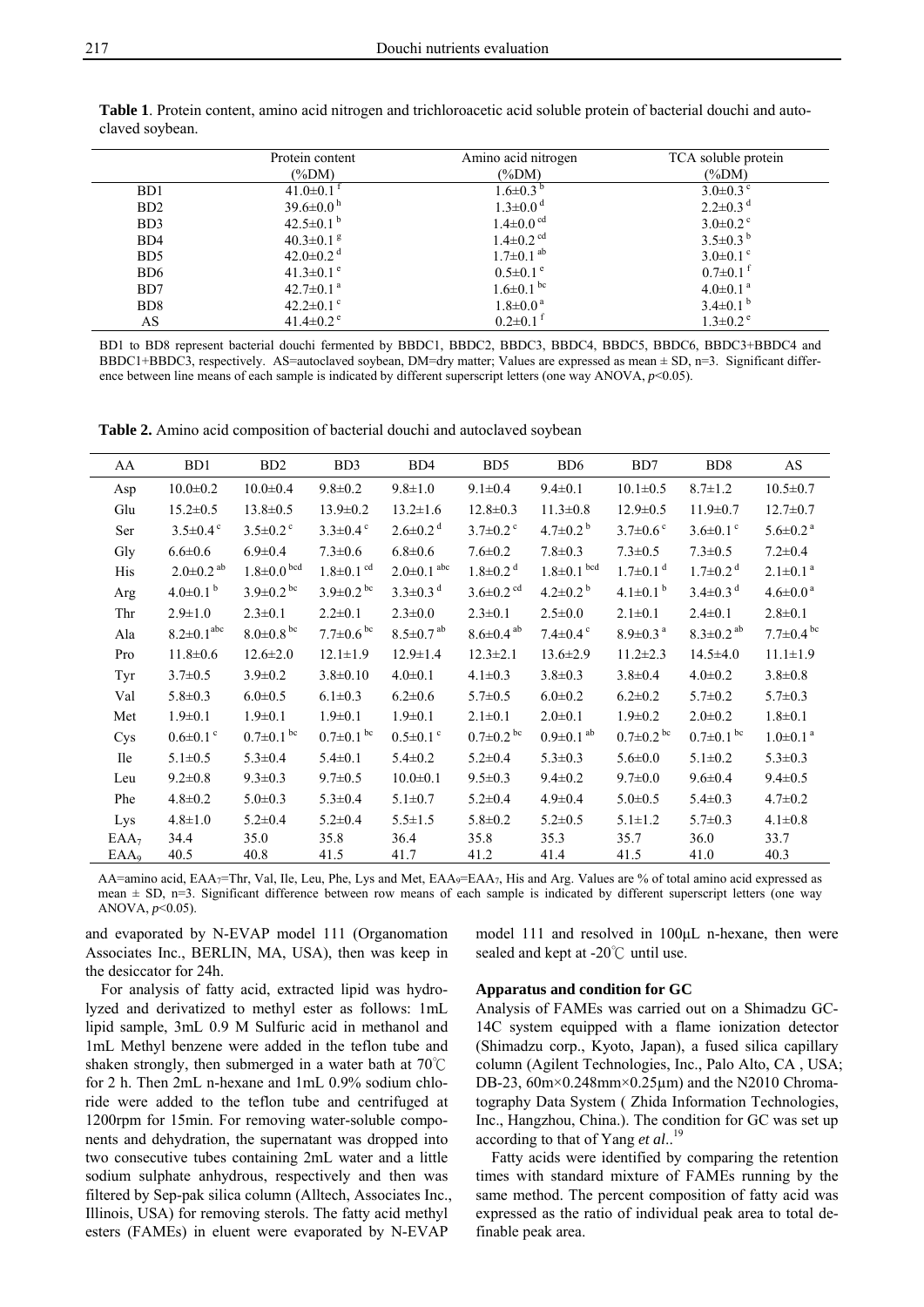| Amino acid | BD1 | BD <sub>2</sub> | B <sub>D</sub> 3 | BD4 | B <sub>D5</sub> | B <sub>D</sub> 6 | BD7 | B <sub>D</sub> <sup>8</sup> | АS  |
|------------|-----|-----------------|------------------|-----|-----------------|------------------|-----|-----------------------------|-----|
| Thr        | 85  | 69              | 65               | 67  | 69              | 74               | 61  | 70                          | 81  |
| Val        | 165 | 171             | 174              | 176 | 163             | 171              | 177 | 163                         | 162 |
| Met+Cys    | 100 | 102             | 102              | 96  | 111             | 113              | 104 | 108                         | 115 |
| <b>Ile</b> | 180 | 191             | 194              | 191 | 186             | 188              | 201 | 183                         | 189 |
| Leu        | 140 | 141             | 147              | 152 | 143             | 143              | 147 | 146                         | 142 |
| Phe+Tyr    | 136 | 140             | 144              | 145 | 148             | 137              | 139 | 150                         | 135 |
| Lys        | 83  | 89              | 90               | 95  | 99              | 89               | 88  | 99                          | 71  |
| His        | 105 | 96              | 93               | 104 | 92              | 97               | 89  | 88                          | 111 |

**Table 3**. The essential amino acid score of bacterial douchi and autoclaved soybean.<sup>a</sup>

<sup>a</sup> Essential amino acid (EAA) score was calculated as follows: EAA score = test amino acid (% of protein)  $\times$  100 / reference amino acid pattern for 2-5years old children (FAO/WHO, 1990) (% of protein)

**Table 4.** Molecular weight distribution of peptides in bacterial douchi and autoclaved soybean.

|                             | Molecular weight (Da)        |                              |                              |                               |  |  |  |  |
|-----------------------------|------------------------------|------------------------------|------------------------------|-------------------------------|--|--|--|--|
|                             | 2000-5000                    | 1000-2000                    | 500-1000                     | 100-500                       |  |  |  |  |
| B <sub>D</sub> 1            | $0.8 \pm 0.4$ <sup>t</sup>   | 9.1 $\pm$ 0.3 <sup>h</sup>   | $13.7 \pm 0.6$ <sup>d</sup>  | $76.5 \pm 1.1$ <sup>a</sup>   |  |  |  |  |
| B <sub>D</sub> 2            | $11.7 \pm 1.2$ <sup>e</sup>  | $17.8 \pm 0.5^{\text{t}}$    | $23.1 \pm 0.5^{b}$           | $47.4 \pm 2.0$ °              |  |  |  |  |
| B <sub>D</sub> 3            | $16.0\pm0.5^{b}$             | $20.4\pm0.6^{b}$             | $22.8\pm0.1^{b}$             | $40.9 \pm 0.9$ <sup>f</sup>   |  |  |  |  |
| B <sub>D</sub> 4            | $12.6 \pm 0.6$ <sup>de</sup> | $18.9 \pm 0.4$ <sup>de</sup> | $23.3 \pm 0.1$ <sup>ab</sup> | $45.2 \pm 1.1$ <sup>d</sup>   |  |  |  |  |
| B <sub>D5</sub>             | $14.1 \pm 0.5$ <sup>c</sup>  | $19.4 \pm 0.9$ <sup>cd</sup> | $23.2 \pm 0.7$ <sup>ab</sup> | $43.2 \pm 1.0^{\circ}$        |  |  |  |  |
| B <sub>D6</sub>             | $24.4 \pm 0.8$ <sup>a</sup>  | $16.6 \pm 0.2$ <sup>g</sup>  | $17.2 \pm 0.3$ °             | $41.8 \pm 1.0$ e <sup>f</sup> |  |  |  |  |
| B <sub>D</sub> 7            | $15.8 \pm 1.0^{\mathrm{b}}$  | $21.4\pm 0.2^{\text{a}}$     | $23.9 \pm 0.3$ <sup>a</sup>  | $38.9 \pm 0.7$ <sup>g</sup>   |  |  |  |  |
| B <sub>D</sub> <sup>8</sup> | $13.2 \pm 0.1$ <sup>cd</sup> | $20.2 \pm 0.5$ <sup>bc</sup> | $23.3 \pm 0.1$ <sup>ab</sup> | $43.3 \pm 0.5$ <sup>e</sup>   |  |  |  |  |
| AS                          | $0.5 \pm 0.6$ <sup>f</sup>   | $18.3 \pm 0.3$ ef            | $8.2 \pm 0.5$ <sup>e</sup>   | $73.1 \pm 0.4^{\mathrm{b}}$   |  |  |  |  |

Values are % of total peptide expressed as mean  $\pm$  SD, n=3. Significant difference between line means of each sample is indicated by different superscript letters (one way ANOVA,  $p$ <0.05).

#### *Apparatus and condition for IATROSCAN*

Analysis of lipid composition was performed on extracted lipid using an Iatroscan MK-6s TLC-FID analyzer (Iatron Laboratories, Tokyo, Japan). The ChromStar 6.1 software was used to monitor the instrument and analyze chromatogram.

One microliter of the lipid extract was spotted onto a silica gel chromarod (Chromarod SⅢ, Iatroscan Laboratories) and allowed to dry. Then it was developed in the following solutions in turn at room temperature: first, petroleum ether: diethyl ether: acetic acid (65:15:0.1,  $v/v/v$ ; second, petroleum ether: diethyl ether (56:4,  $v/v$ ). After developing, chromarods were dried and then scanned at a rate of 30s/rod. The flow rate of hydrogen and air were set at 160mL/min and 2L/min respectively. Lipid fractions were expressed as percent of the sum of all lipid classes.

#### *Statistical analysis*

Data from all assays were obtained from at least three replicates on a dry-weight basis and analyzed using the one way ANOVA procedure followed by a post hoc test in SPSS statistical software (version 11.0) (SPSS Inc. Chicago, USA). The level of significance was set at  $p <$ 0.05.

#### **Results**

Protein content, AAN and TCASP of BD and AS are given in table 1. Protein content of BD3, BD5, BD7 and BD8 (42.5%, 42.0%, 42.7% and 42.2%, respectively) was significantly higher than that of AS (41.4%). AAN of BD ranged from 0.5% of BD6 to 1.8% of BD8, and was significantly higher than that of AS (0.2%). TCASP of BD

except BD6, ranged from 2.2% of BD2 to 4.0% of BD7, was also significantly higher than that of AS (1.3%).

The amino acid compositions of BD and AS are listed in table 2. Predominant amino acids of BD were glutamic acid (11.3-15.2%), proline (11.2-14.5%), aspartic acid (8.7-10.1%), leucine (9.2-10.0%) and alanine (7.4-8.9%), same as those of AS (12.7%, 11.1%, 10.5%, 9.4% and 7.7%, respectively). Each percentage of histidine, arginine, cysteine and serine of BD was significantly lower than that of AS. BD had  $EAA_7$  and  $EAA_9$  values of 34.4-36.4% and 40.5-41.7% respectively, slightly higher than AS (33.7% and 40.3%, respectively).

The EAA score of proteins in BD and AS was given in table 3. The EAA score in all BD except BD1, threonine (61-74) was the lowest. Nevertheless, lysine (71) in AS took the place of threonine (81) as the lowest one. In general, each EAA score of threonine, histidine, methionine + cysteine in BD was lower than that in AS, whereas each EAA score of valine, lysine, phenylalanine + tyrosine was higher than that in AS.

Molecular weight distribution of peptide (100-5000Da) in BD and AS was summarized in table 4. The percentage of peptide (100-500Da) was significantly higher in AS (73.1%) than in BD (38.9-47.4%) except BD1. On the contrary, the percentage of peptide (2000-5000Da) was significantly lower in AS  $(0.5\%)$  than in BD  $(11.7-24.4\%)$ . The percentage of peptide (500-1000Da) was also significantly lower in AS (8.2%) than in BD (13.7-23.9%).

The lipid content and composition of BD and AS were shown in table 5. Lipid content of BD1, BD5 and BD6  $(21.2\%, 23.5\%$  and  $21.6\%,$  respectively) was significantly higher than that of AS (19.7%). Phospholipid (PL) of BD2, BD4 and BD5 (13.8%, 15.5% and 16.4%, respect-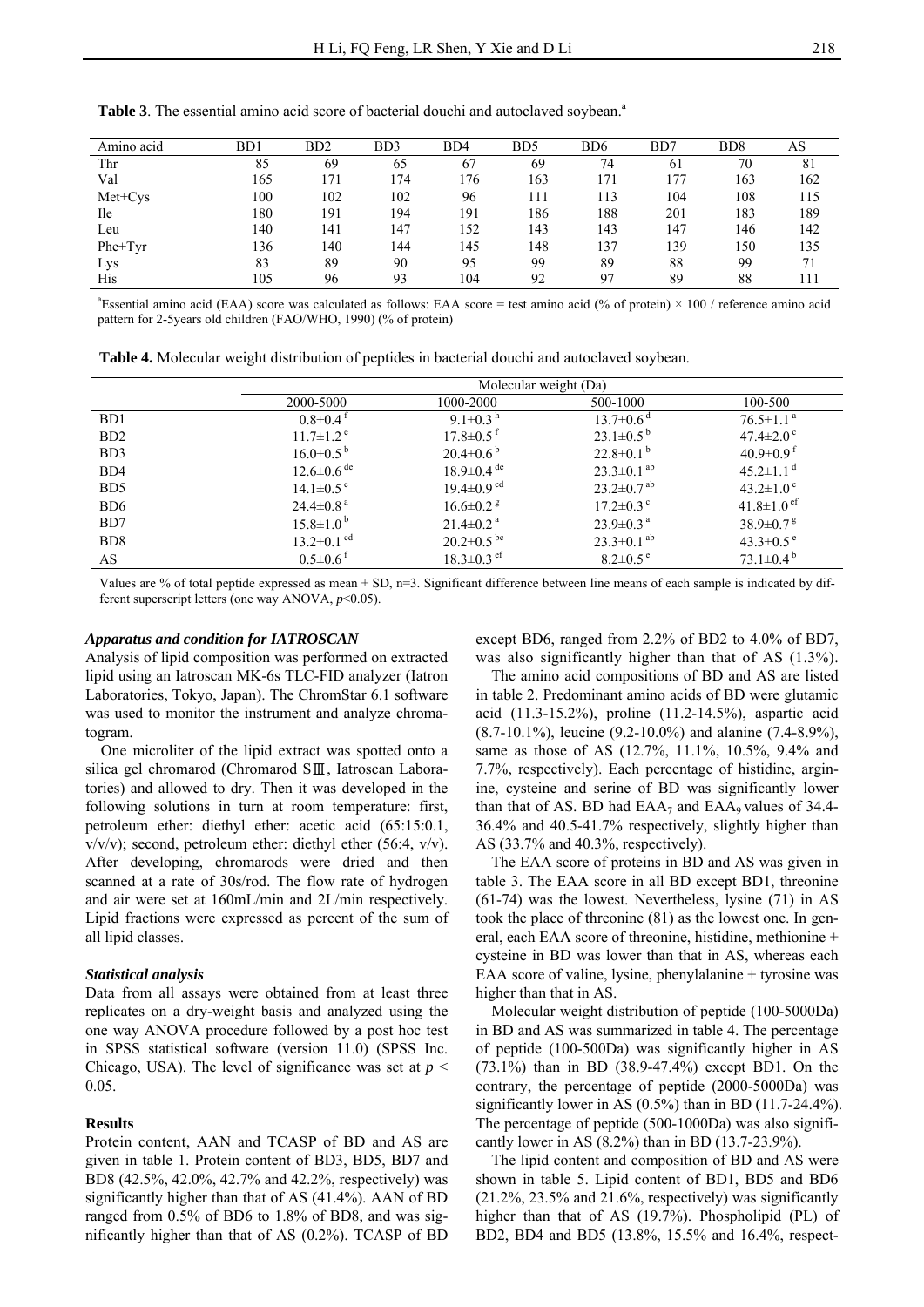|                  | Lipid content<br>$(\%DM)$     | TAG<br>$(\%$ of total lipid) | PL<br>$(\%$ of total lipid)  | <b>PS</b><br>$(\%$ of total lipid) |
|------------------|-------------------------------|------------------------------|------------------------------|------------------------------------|
| B <sub>D</sub> 1 | $21.2\pm0.3^{b}$              | $88.2 \pm 2.6^{\text{a}}$    | $9.6 \pm 2.5$ <sup>e</sup>   | $2.2 \pm 0.4$ abc                  |
| B <sub>D</sub> 2 | $20.7 \pm 0.7$ bc             | $85.0 \pm 1.5^{b}$           | $13.8 \pm 1.1$ bc            | $1.2 \pm 0.6$ bc                   |
| B <sub>D</sub> 3 | $22.0 \pm 1.2$ <sup>abc</sup> | $87.4 \pm 0.4^{\text{a}}$    | $10.9 \pm 0.2$ <sup>de</sup> | $1.6 \pm 0.2$ °                    |
| BD4              | $22.6 \pm 2.0$ <sup>abc</sup> | $82.8 \pm 1.5$ °             | $15.5 \pm 1.5^{ab}$          | $1.7 \pm 0.5$ <sup>bc</sup>        |
| B <sub>D5</sub>  | $23.5 \pm 0.5^{\text{a}}$     | $82.4 \pm 1.0$ °             | $16.4 \pm 0.8$ <sup>a</sup>  | $1.2 \pm 0.7$ abc                  |
| BD <sub>6</sub>  | $21.6\pm0.4^{b}$              | $88.0 \pm 2.0^{\circ}$       | $10.1 \pm 1.7$ <sup>e</sup>  | $1.9 \pm 0.7$ abc                  |
| B <sub>D</sub> 7 | $21.6 \pm 1.9$ abc            | $84.9 \pm 1.8^{b}$           | $12.2 \pm 1.7$ <sup>cd</sup> | $2.9 \pm 0.4^{\text{a}}$           |
| BD <sub>8</sub>  | $21.4 \pm 2.1$ <sup>abc</sup> | $87.5 \pm 1.5^{\text{a}}$    | $11.3 \pm 1.7$ <sup>de</sup> | $1.2 \pm 0.2$ <sup>c</sup>         |
| AS               | $19.7 \pm 0.4$ <sup>c</sup>   | $87.2 \pm 1.5^{\text{a}}$    | $10.3 \pm 1.4$ <sup>de</sup> | $2.5 \pm 0.2$ <sup>ab</sup>        |

**Table 5**. Lipid content and composition of bacterial douchi and autoclaved soybean.

TAG=triacylglycerol, PL=phospholipid, PS=phytosterol. Values are expressed as mean ± SD, n=5-10. Significant difference between line means of each sample is indicated by different superscript letters (one way ANOVA, *p*<0.05).

**Table 6.** Fatty acid composition of bacterial douchi and autoclaved soybean.

| Fatty<br>acid | B <sub>D</sub> 1            | B <sub>D</sub> 2             | B <sub>D</sub> 3            | BD4                         | B <sub>D5</sub>             | B <sub>D6</sub>             | BD7                         | BD <sub>8</sub>             | AS                         |
|---------------|-----------------------------|------------------------------|-----------------------------|-----------------------------|-----------------------------|-----------------------------|-----------------------------|-----------------------------|----------------------------|
| C12:0         | $0.5 \pm 0.1$ <sup>a</sup>  | $0.3 \pm 0.2$ <sup>abc</sup> | $0.2 \pm 0.0$ bcd           | $0.2 \pm 0.1$ bcd           | $0.3 \pm 0.0$ <sup>ab</sup> | $0.1 \pm 0.0$ <sup>cd</sup> | $0.2 \pm 0.2$ bcd           | $0.2 \pm 0.2$ bcd           | $0.0 \pm 0.0$ <sup>d</sup> |
| C14:0         | $0.1 \pm 0.0$               | $0.1 \pm 0.1$                | $0.1 \pm 0.0$               | $0.1 + 0.0$                 | $0.1 + 0.0$                 | $0.1 + 0.0$                 | $0.1 + 0.0$                 | $0.1 \pm 0.0$               | $0.1 \pm 0.0$              |
| C15:0         | $0.2 \pm 0.0$ <sup>bc</sup> | $0.2 \pm 0.1$ <sup>d</sup>   | $0.2 \pm 0.0$ <sup>cd</sup> | $0.2 \pm 0.0^{\text{bc}}$   | $0.3 \pm 0.0^{\text{a}}$    | $0.1 \pm 0.0^{\circ}$       | $0.2 \pm 0.0$ <sup>cd</sup> | $0.3 \pm 0.0$ <sup>ab</sup> | $0.1 \pm 0.0^{\circ}$      |
| C16:0         | $11.3 \pm 0.1$              | $11.0 \pm 0.1$               | $11.0 \pm 0.3$              | $10.9 \pm 0.4$              | $11.1 \pm 0.2$              | $10.8 \pm 0.4$              | $11.3 \pm 0.2$              | $10.6 \pm 1.4$              | $11.1\pm0.1$               |
| C17:0         | $0.1 \pm 0.0$               | $0.1 \pm 0.0$                | $0.1 \pm 0.0$               | $0.1 \pm 0.1$               | $0.1 + 0.0$                 | $0.1 \pm 0.1$               | $0.1 \pm 0.1$               | $0.1 + 0.0$                 | $0.1 \pm 0.0$              |
| C18:0         | $2.7 \pm 0.0$               | $2.8 \pm 0.1$                | $2.8 \pm 0.1$               | $2.6 \pm 0.2$               | $2.7 \pm 0.1$               | $2.6 \pm 0.1$               | $2.8 \pm 0.0$               | $2.5 \pm 0.3$               | $2.7 \pm 0.0$              |
| C20:0         | $0.3 \pm 0.0$               | $0.3 \pm 0.2$                | $0.2 \pm 0.0$               | $0.3 \pm 0.1$               | $0.2 \pm 0.0$               | $0.2 \pm 0.0$               | $0.2 \pm 0.0$               | $0.2 \pm 0.0$               | $0.2 \pm 0.0$              |
| C22:0         | $0.3 \pm 0.1$               | $0.4 \pm 0.2$                | $0.2 \pm 0.1$               | $0.4 \pm 0.1$               | $0.3 \pm 0.1$               | $0.2 \pm 0.1$               | $0.3 \pm 0.1$               | $0.3 \pm 0.0$               | $0.3 \pm 0.1$              |
| $\Sigma$ SFA  | 15.4                        | 15.2                         | 14.7                        | 14.8                        | 15.2                        | 14.1                        | 15.2                        | 14.3                        | 14.6                       |
| C14:1         | $0.1 \pm 0.0^{\text{a}}$    | $0.1 \pm 0.0$ <sup>ab</sup>  | $0.1 \pm 0.0$ bc            | $0.1 \pm 0.0$ <sup>ab</sup> | $0.1 \pm 0.0$ <sup>ab</sup> | $0.0 \pm 0.0$ °             | $0.0 \pm 0.0$ bc            | $0.1 \pm 0.0$ <sup>ab</sup> | $0.0 \pm 0.0$ bc           |
| C15:1         | $0.1 \pm 0.0$               | $0.3 \pm 0.2$                | $0.3 \pm 0.0$               | $0.3 \pm 0.2$               | $0.1 + 0.0$                 | $0.3 \pm 0.2$               | $0.1 \pm 0.0$               | $0.2 \pm 0.1$               | $0.3 \pm 0.1$              |
| C16:1         | $0.1 \pm 0.0$               | $0.1 \pm 0.1$                | $0.1 \pm 0.0$               | $0.1 \pm 0.0$               | $0.1 + 0.0$                 | $0.1 \pm 0.0$               | $0.1 \pm 0.0$               | $0.1 + 0.0$                 | $0.1 \pm 0.0$              |
| $C18:1 n-9$   | $21.6 \pm 0.1$              | $21.3 \pm 0.3$               | $21.9 \pm 0.2$              | $21.3 \pm 0.3$              | $21.9 \pm 0.2$              | $20.5 \pm 0.4$              | $21.6 \pm 0.2$              | $20.6 \pm 0.8$              | $21.4 \pm 0.1$             |
| C20:1         | $0.2 \pm 0.0$               | $0.3 \pm 0.2$                | $0.3 \pm 0.0$               | $0.4 \pm 0.4$               | $0.2 \pm 0.0$               | $0.3 \pm 0.0$               | $0.2 \pm 0.0$               | $0.3 \pm 0.0$               | $0.3 \pm 0.0$              |
| $C18:2 n-6$   | $54.3 \pm 0.1$              | $54.2 \pm 1.1$               | $54.3 \pm 0.1$              | $54.6 \pm 0.3$              | $54.3 \pm 0.2$              | $55.6 \pm 0.4$              | $54.3 \pm 0.1$              | $55.4 \pm 1.9$              | $54.7 \pm 0.3$             |
| $C18:3 n-3$   | $8.3 \pm 0.0$               | $8.6 \pm 0.2$                | $8.4 \pm 0.1$               | $8.5 \pm 0.1$               | $8.2 \pm 0.1$               | $9.1 \pm 0.3$               | $8.4 \pm 0.1$               | $9.1 \pm 1.0$               | $8.5 \pm 0.1$              |
| $\Sigma$ EFA  | 62.6                        | 62.8                         | 62.7                        | 63.1                        | 62.5                        | 64.7                        | 62.7                        | 64.5                        | 63.3                       |
| $n - 6/n - 3$ | 6.5                         | 6.3                          | 6.4                         | 6.4                         | 6.7                         | 6.1                         | 6.5                         | 6.1                         | 6.4                        |
| P/S           | 4.1                         | 4.1                          | 4.3                         | 4.3                         | 4.1                         | 4.6                         | 4.1                         | 4.5                         | 4.3                        |

SFA=saturated fatty acid, EFA=essential fatty acid, PUFA=polyunsaturated fatty acid, P/S= ∑PUFA/∑SFA. Values are % of total fatty acid expressed as mean  $\pm$  SD, n=3. Significant difference between row means of each sample is indicated by different superscript letters (one way ANOVA, *p*<0.05).

tively) was significantly higher than that of AS (10.3%), meanwhile phytosterol (PS) of BD3 (1.6%) and BD8 (1.2%) was significantly lower than that of AS (2.5%).

and lipid profiles of BD.

The fatty acid composition of BD and AS is summarized in Table 6. The fatty acid pattern of BD was same as that of AS. Palmitic acid (10.6-11.3%) was the most abundant SFA, followed by stearic acid (2.5-2.8%). Oleic acid (20.5-21.9%) and linoleic acid (54.2-55.6%) were the most abundant monounsaturated fatty acid (MUFA) and PUFA respectively.  $\alpha$ -linolenic acid (8.2-9.1%) was the unique n-3 PUFA in BD. There was no significant difference in all fatty acids except lauric, myristoleic and pentadecanoic acid between BD and AS.

## **Discussion**

In this study, soybean was fermented by pure cultures of five strains of *Bacillus subtilis* and one strain of *Bacillus licheniformis* to make eight kinds of BD. Furthermore, this is the first report on nutritional evaluation on protein

According to Chinese Trade Standard  $SB82-80^{20}$ , protein content and AAN should be no less than 20% and 0.6%, respectively. Protein content and AAN of BD except BD6 were much higher than the standard. The colour of BD except BD6 was brunneus or pitchy and also consistent with the standard. So all BBDC except BBDC6 can be used to make douchi meeting the basic standards and may be applied into industrial production.

Because of the much higher cost of animal protein, plant protein as another abundant source of protein has been increasingly popular. In our study, BD was rich in protein, amounted to about 40% of total dry matter, similar to raw soybean $^{21}$ , also comparable to other fermented soybean products such as soy-dawadawa<sup>22</sup>, kinema<sup>23</sup>,  $\text{snfu}^{24}$ , and much higher than doenjang.<sup>25</sup> Some studies have reported an increase in protein content after soybean fermentation.<sup>22, 26, 27</sup> It was consistent with the results of some BD in our study. This phenomenon may be attrib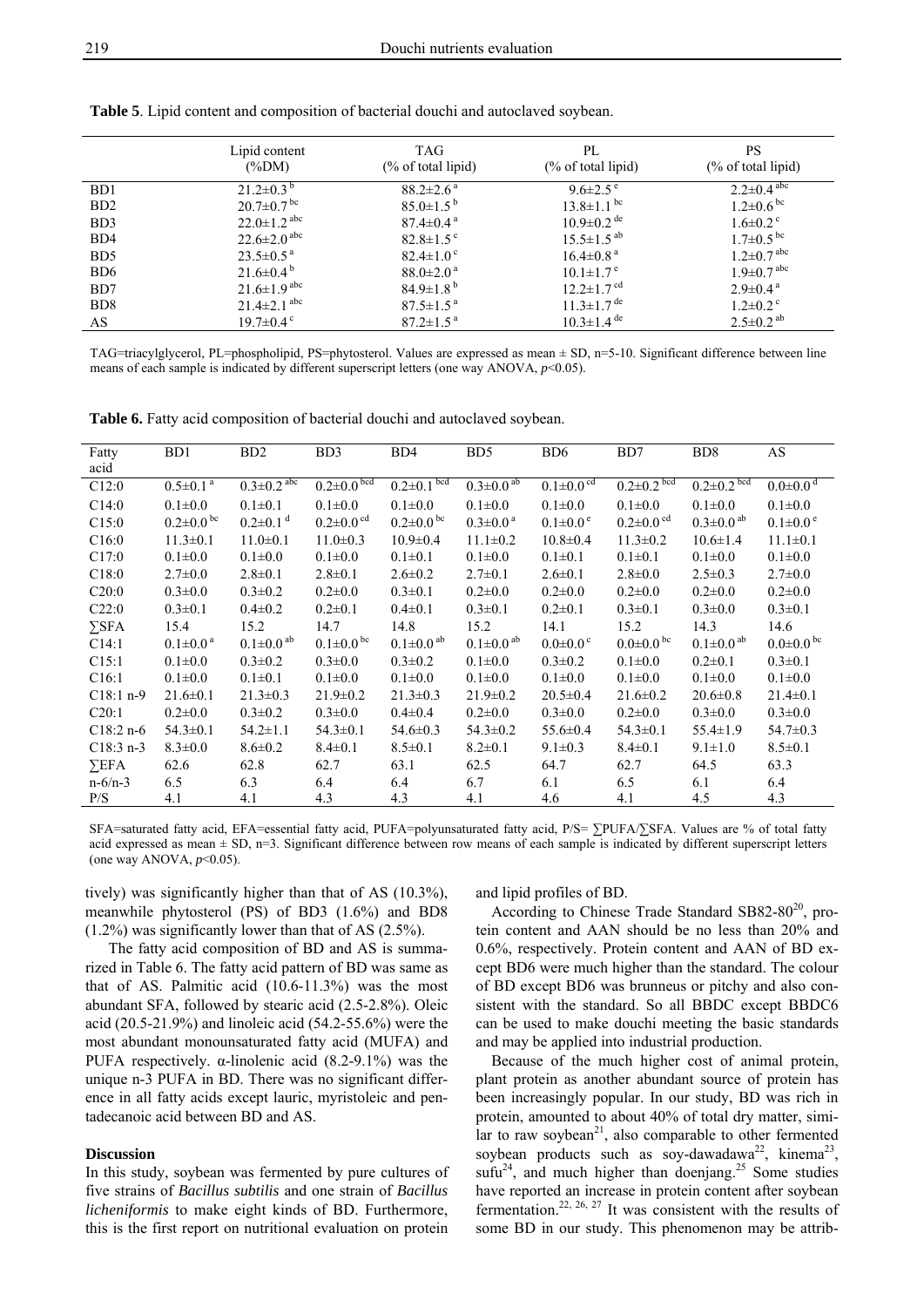uted to the incorporation of the bacterial protein into the product<sup>26</sup> and more expenditure of the carbohydrate.<sup>28</sup>

The quality of protein is as important as its quantity for human health, and the profile of EAA was an index of protein quality. BD was rich in EAA, comprising more than one third of total amino acid, and the ratio of EAA to total amino acid in BD was comparable to that in aspergillus and mucor douchi  $^{29}$ , natto<sup>30</sup> and sufu<sup>31</sup>, although a little lower than tempeh $30$  and kinema.<sup>23</sup> The EAA score of BD was evaluated according to the EAA profile of reference pattern for children 2–5 years old established by FAO/WHO  $(1990)^{31}$  Only threonine was lower, while others were higher or almost equivalent. Therefore, threonine was the limited amino acid (LAA) in BD. Meanwhile, threonine was lower in BD than in AS. The formation of 2,5-dimethylpyrazine during fermentation by *Bacillus subtilis* at the expense of threonine may account for the decline of threonine.<sup>32</sup> Consumption of BD can fulfil the EAA requirements with the exception of threonine. Although in raw soybean, methionine was the exclusive LAA, there was a variation of the LAA among the fermented soybean products. For example, methionine was the LAA in aspergillus douchi<sup>29</sup>, natto<sup>30</sup> and sufu.<sup>31</sup> Both methionine and lysine were the LAA in mucor douchi.29 Both valine and lysine were the LAA in tempeh.<sup>30</sup> There was no LAA in kinema.<sup>23</sup> The reason for this may be partly due to the different species of microorganism playing roles in fermentation and different ways of pretreatment.

During fermentation, protein in the soybean was hydrolysed into smaller molecular compounds such as many kinds of peptides, amino acids by the proteases produced by *Bacillus spp.*. 14 Therefore there should be a great increase in peptide and free amino acid content after fermentation. In the present study, there was significant difference in AAN and TCASP between BD and AS. AAN reflecting the total free  $\alpha$ -amino nitrogen content<sup>28</sup> and TCASP reflecting the small molecular weight peptide and free amino acid content<sup>33</sup>, both were indications of the degree of hydrolysis of protein. Fermenting soybean with *bacillus subtilis* led to an approximate 9–fold increase in AAN at the highest level which accounted for approximately 25% of the total nitrogen and an approximate 2– fold increase in TCASP at the highest level which accounted for approximately 9% of the total protein. Similar trends were seen in other studies.<sup>14,27-30</sup>

*Bacillus* fermentation of soybean was related to the improvements in digestibility and absorbability.<sup>14,27,34</sup> As we know, protein should be hydrolyzed into amino acids and small molecular weight peptides first, before it can be absorbed and utilized by human body. Compared with the unfermented soybean, although there was even higher percentage of peptide (100-500Da) in AS than in BD, BD contained more quantity of low molecular weight peptide according to the area under the curve in chromatogram (data not shown here) and TCASP. Moreover, a large number of amino acids were released in BD during fermentation. Therefore we can conclude that BD may be digested and absorbed more easily than unfermented soybean.

Because proteolysis was a prominent character of fermentation, a great deal of interest has been placed on bioactive peptides, usually containing 3-20 amino acid residues and their activity being based on their amino acid composition and sequence. $35$  Our study indicated that BD possessed a large number of small molecular peptides and their molecular weight distribution was mainly below 2000Da. It is possible that some bioactive peptides were present in BD.

Apart from the protein profile, the lipid profile was another important factor in the nutritional value of BD. Lipid content in some BD were significantly increased compared with AS, it was consistent with reported other fermented soybean products. $24,36$  This phenomenon may be explained as the result of lipid synthesis as well as better assimilation of carbohydrate.<sup>28</sup>

There was no change in lipid and fatty acid variety owing to fermentation. Like AS, TAG was the dominant lipid in BD, followed by PL and PS. Proportion of palmitic, oleic, linoleic and α-linolenic acid in BD were as same as in soybean  $\text{oil}^{37}$ , AS and other fermented soybean products.<sup>25</sup> The production of extracellular lipase by Bacillus has been reported $38$  and the increase of free fatty acids has been found during soybean fermentation.<sup>27</sup> However, no free fatty acid has been detected in BD in the present study. This may be due to the very low activity<sup>39</sup> of lipase produced by *Bacillus spp*. used in our study, and those free fatty acids depleted by esterification formed TAG again. $40$  Thus, the rancidity may not be the problem related to BD. At the same time, the moderate PL content may improve the nutritional value of BD.

#### **Conclusions**

Bacterial fermentation of soybean increased amino acid nitrogen and trichloroacetic acid soluble protein except BBDC6, decreased molecular weight of 100-500 and increased 500-1000 and 2000-5000 peptides. The composition of lipids, fatty acids, and amino acids were not significantly changed after soybean bacterial fermentation. These findings provide opportunities to enhance the functional properties of soybean.

#### **References**

- 1. Zhang JH, Tatsumi E, Ding CH and Li LT. Angiotensin I-converting enzyme inhibitory peptides in douchi, a Chinese traditional fermented soybean product. Food Chem 2006; 98: 551-557.
- 2. Wang LJ, Yin LJ, Li D, Zou L, Saito M, Tatsumi E and Li LT. Influences of processing and NaCl supplementation on isoflavone contents and composition during douchi manufacturing. Food Chem 2007; 101: 1247-1253.
- 3. Li LT, Zhang JH, Li ZG and Chen SSY. Comparation of natto, tempeh and douchi. China Cond 2003; 5: 3-7, 10.
- 4. Mugula JK, Nnko SAM, Narvhus JA and Sørhaug T. Microbiological and fermentation characteristics of togwa, a Tanzanian fermented food. Int J Food Microbiol 2003; 80: 187-199.
- 5. Mugula JK, Narvhus JA and Sørhaug T. Use of starter cultures of lactic acid bacteria and yeasts in the preparation of togwa, a Tanzanian fermented food. Int J Food Microbiol 2003; 83: 307-318.
- 6. Gatchalian-yee M, Arimura Y, Ochiai E, Yamada K and Sugano M. Soybean protein lowers serum cholesterol levels in hamsters: effect of debittered undigested fraction. Nutrition 1997; 13: 633-639.